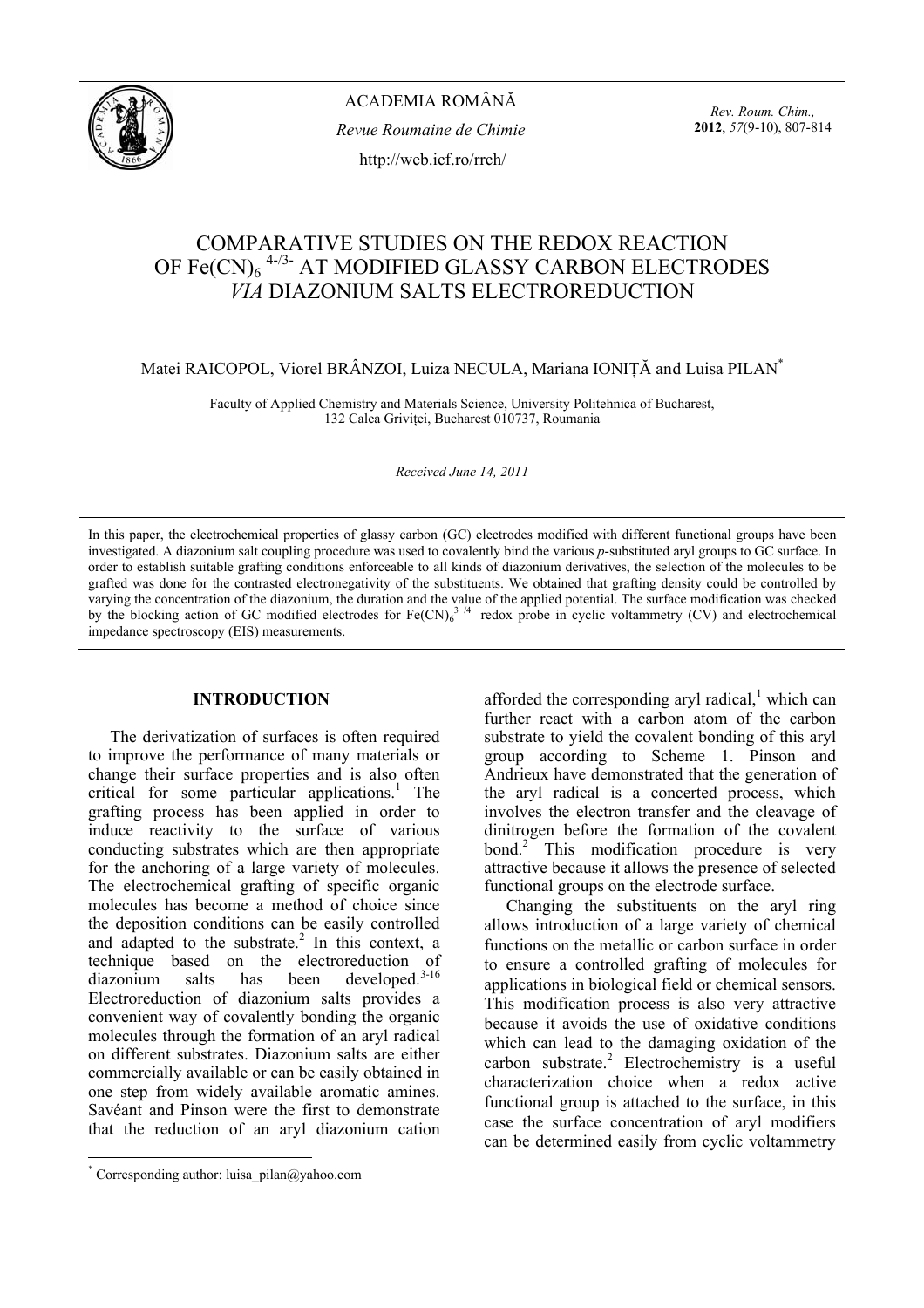(CV) measurements.17,18 Also, indirect proof of grafting can be provided by cyclic voltammetry experiments using redox systems, which can show blocking effects that can be revealed by an increase of the peak potential separation and decrease of the peak current due to the presence of a layer at the electrode surface. This is an important point to assess the grafting behaviour when the subsequent grafted molecules are not responsive in electrochemistry as in the case for many biological receptors.

The present study was performed by electrochemical grafting of diazonium salts with different substituents on the phenyl group to a glassy carbon (GC) surface and investigation of Fe(CN) $_6$ <sup>3-/4-</sup> behavior at the modified electrode surface. For this purpose, the following diazonium salts were chosen: 4-nitrobenzene diazonium tetrafluoroborate, *p*tolyldiazonium tetrafluoroborate and 4- diazo-N,Ndimethylaniline fluoroborate. The influence of the GC electrode modification conditions on the cyclic voltammetric response of  $Fe(CN)_6^{3/4}$  couple was investigated for different layers. The slower kinetics and/or blocking effect of the grafted layer for the redox systems was conveyed by an increase of the separation of the anodic and cathodic peak potentials (∆*E*p) and a decrease of the intensity of the anodic/cathodic peak current of the cyclic voltammograms. Electrochemical impedance spectroscopy (EIS) was also used to investigate the presence of the grafted layers.

#### **EXPERIMENTAL**

#### **Reagents, solutions and instrumentation**

 All aqueous solutions were prepared with bidistilled water. Anhydrous acetonitrile (99.8%, noted ACN), tetra-nbutylammonium tetrafluoroborate (99%, noted Bu4NBF4),  $K_3Fe(CN)_6$  (99%), NaCl (99%), were obtained from Aldrich and were used as received.

 All electrochemical measurements including CV and EIS were performed with a computer-controlled GillAC potentiostat/galvanostat (ACM Instruments). A three-electrode configuration consisting of bare or modified GC (Metrohm, electrode disk diameter 2 mm) as working electrode,  $Hg/Hg_2Cl_2$  (3M KCl) and Ag/10 mM AgNO<sub>3</sub>, 0.1 M Bu<sub>4</sub>NBF<sub>4</sub> as reference electrodes for electrochemical experiments in aqueous and organic solvents, respectively, and a Pt wire as counter electrode was used.

 EIS measurements were carried out in the range of 10 kHz–10 mHz by superimposing a sine wave with 5mV amplitude on a constant potential of 0.21 V, which is the formal potential of the  $Fe(CN)_6$ <sup>4-/3−</sup> redox probe vs  $Hg/Hg_2Cl_2$  (3M KCl). The experimental impedance data were analyzed by Z-view impedance software. The experimental data of the electrochemical impedance plot were analyzed by applying nonlinear least squares fitting to the theoretical model represented by a Randles equivalent electrical circuit. All solutions were deoxygenated by bubbling high purity Ar for 15 min prior to experiments.

#### **Synthesis of aryldiazonium tetrafluoroborate salts**

 The studied diazonium salts **(2)** were obtained as tetrafluoroborates (stable in solid state at room temperature) by diazotation of the aromatic amines **(1)** (*p*-nitroaniline, *p*-toluidine and *p*-(N,N-dimethylamino)aniline) in fluoroboric acid 50% (Scheme 2). The amines (5 mmol) were added to 2mL of 50% fluoroboric acid prediluted with 2 mL of water, and the solution was then cooled in an ice bath. A solution of 5 mmol of sodium nitrite in water was added slowly to the stirred solution maintaining the temperature near 0-5 °C. The mixture was then cooled to below 0 °C in a salt/ice bath. The precipitate was collected on a sintered glass filter which had been cooled and washed with cold 5% fluoroboric acid followed by ice-cold ethanol and ethylic ether. The products were air-dried and stored at room temperature in the dark in a vacuum desiccator.



Scheme 1 – Electrochemical reduction of an aryl diazonium salt, giving a reactive radical that covalently attaches to a carbon surface.



Scheme 2 – The synthesis of the diazonium salts **2 a-c**: (4-nitrobenzene diazonium tetrafluoroborate: NBDBF4, *p*-tolyldiazonium tetrafluoroborate: TDBF4, 4-diazo-*N*,*N*dimethylaniline tetrafluoroborate: DMADBF4).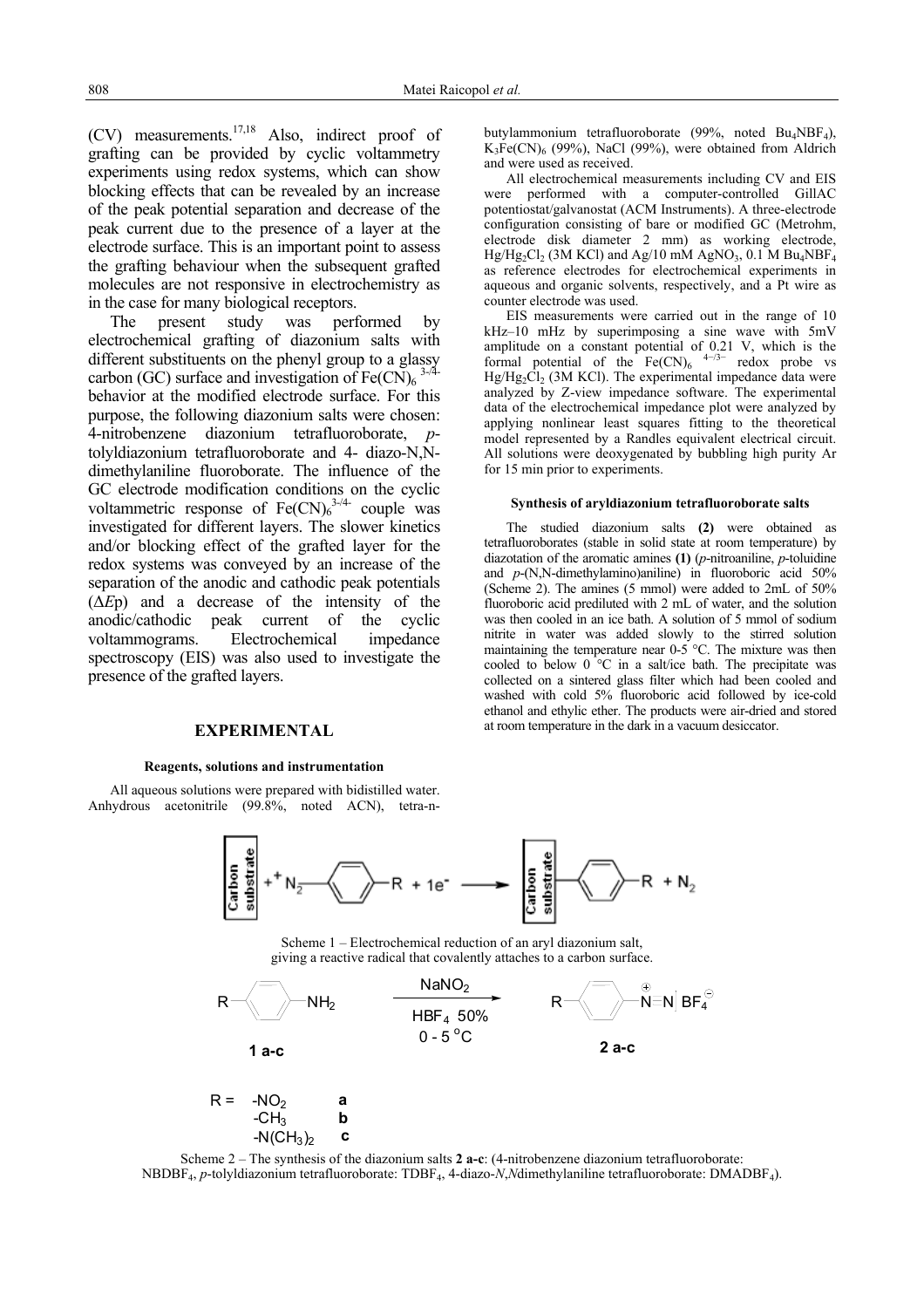#### **Modification of glassy carbon electrode surface**

 Prior to electrode modification, the electrode surface was polished in 0.05µm alumina slurry on a microcloth pad. After polishing the electrode was thoroughly rinsed with water and sonicated in ACN for 5 min. The surface derivatization of the GC electrode was carried out in milimolar solutions of diazonium salts in ACN. The electrochemical derivatization was performed first by repetitive cyclic scanning in order to obtain information regarding the reduction potential of the diazonium salt and then the derivatization was performed by controlled potential electrolysis (CPE). The electrodes were then removed and rinsed with large volumes of ACN, followed by ultrasonication for 5 min to remove any loosely bounded species. The resulting modified electrode was thoroughly rinsed with water and transferred into a aqueous solution of 0.1 M NaCl + 1 mM  $K_3Fe(CN)_6$ . The Fe(CN) $_6^{3-/4-}$ redox systems was used to evaluate the film integrity. A compact or blocking film will inhibit the redox reaction of the probe as investigated by CV. The presence of defects in the film will be evidenced by the apparition of sizable current that may reach that observed at a bare electrode if the grafted layer is very loosely. The redox systems were also used to evaluate the integrity of the film by EIS. A compact and blocking film will inhibit the redox reaction of the redox probe and will cause an increase of the charge-transfer resistance  $(R_{CT})$  of the impedance data. The presence of defects in the film will be monitored by a sizable diminution of the  $R_{CT}$  of the Nyquist representation. If the grafted layer is very loosely, a  $R_{CT}$ similar to a bare electrode should be observed.

 The relative electroactivity of the modified electrode, which is inversely related to its blocking properties, was quantified by CV in the presence of redox probe species. The parameter of I<sub>rel</sub> is defined as: I<sub>rel</sub>(%) = (I<sub>pa</sub> for the grafted electrode /  $I_{pa}$  for a bare electrode) x 100; where  $I_{pa}$  is the intensity of the anodic peak current. Also, the increase in the charge transfer resistance can be related to the electrode coverage and is given by the following equation:  $(1 - \theta)$  =  $R_{CT}^{0}/R_{CT}$ , where  $\theta$  is the apparent electrode coverage, assuming that all currents are passed via bare spots on the electrode, and  $R_{CT}^0$  and  $R_{CT}$  represent the charge transfer resistance measured by EIS method on a bare and on a modified GC electrode, respectively.

 The grafted electrodes were denominated as *NB*GC, *T*GC or *DMA*GC when the grafting was done using 4-nitrobenzene diazonium tetrafluoroborate, *p*-tolyldiazonium tetrafluoroborate and 4-diazo-N,N-dimethylaniline fluoroborate, respectively.

## **RESULTS AND DISCUSSION**

# **Electrochemical grafting of p-substituted aryl groups on GC electrode**

The electrochemical study of the NBDBF<sub>4</sub>, TDBF<sub>4</sub>, DMADBF<sub>4</sub> salts allowed the establishment of the electrode potential to be used for electrodeposition. Cyclic voltammograms recorded in solutions of 2mM of the specified diazonium salts  $(+ 0.1 M Bu<sub>4</sub>NBF<sub>4</sub>$  in ACN) at a GC electrode (Fig. 1) show an irreversible cathodic process assigned to the reduction of the diazonium species. The reduction potential values correlate well with electron-donating or electron-withdrawing properties of the diazonium substituents: the more electron-withdrawing is the substituent, the more shifted towards positive values is the reduction potential. From the studied diazonium salts,  $DMADBF<sub>4</sub>$  is the most difficult to reduce. It can be seen that after the first scan the electrode presents a blocking effect toward the reduction of diazonium in solution because, in this potential range, no electroactive relay continue to exist for the grafted molecules. In fact, in the case of  $DMADBF<sub>4</sub>$  salt, because of the electronic transfer, diazonium reduction is still observed after the first scan but the signal is displaced towards more negative values. This may denote a lower reactivity of the radical with the electrode surface than for NBDBF4 and TDBF4 attributed to a radical stabilization and solution diffusion with further coupling side reactions. Performing several scans leads to a more difficult electron transfer induced by thicker layers formed on the electrode surface. The values of the potentials for the reduction peak (noted as Ep) for studied salts on GC are around -530 mV for DMADBF4, -380mV for TDBF4 and -150mV for NBDBF4, respectively (values obtained for a potential scan rate of 20 mV/s).



Fig. 1 – Successive cycling (20mV/s, 5 cycles) of GC electrode in (A) 2 mM NBDBF4, (B) 2mM TDBF<sub>4</sub> and (C) 2 mM DMADBF<sub>4</sub> solutions  $+$  0.1 M Bu<sub>4</sub>NBF<sub>4</sub> in CAN.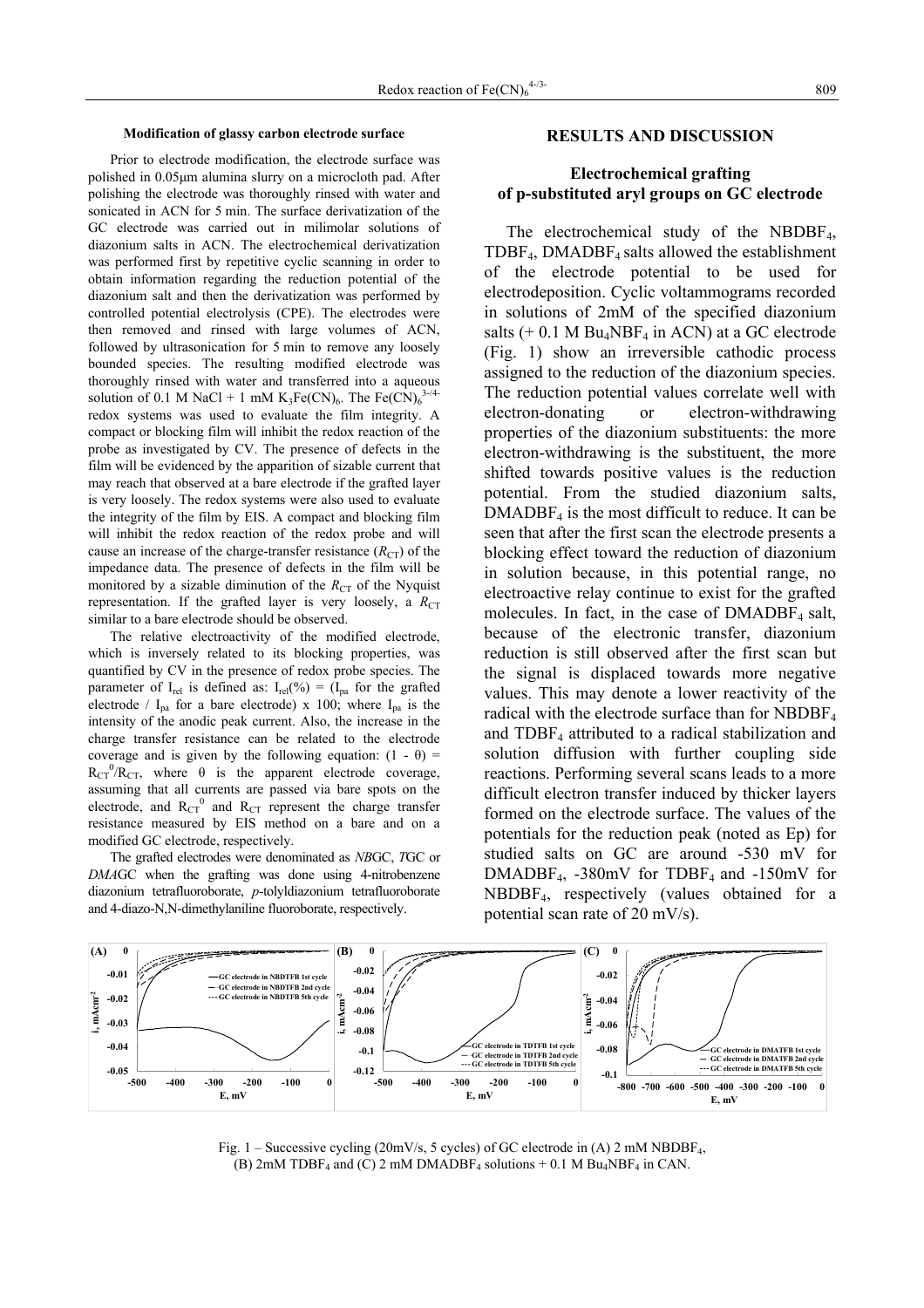# **Electrochemical response of the redox probes on grafted electrodes**

 The behavior of ferri/ferrocyanide redox system on the GC electrode was investigated for different layers grafted by electrochemical reduction of diazonium salts. In addition to the nature of the substituent on the diazonium moiety, the diazonium reduction time at the potential corresponding to each diazonium cathodic peak (Ep), the grafting potential and the concentration were varied.

The ferri/ferrocyanide couple in 0.1 M NaCl aqueous solution presents a reversible system with  $\Delta$ Ep = 70 mV on bare GC electrode. The various diazonium layers obtained at different deposition time on the GC electrode exhibit different blocking behavior for oxidation and reduction reactions of the  $Fe(CN)_{6}^{3-4}$ - redox system. A strong increase of ∆Ep and decrease in current is observed for  $Fe(CN)_6^{3-4}$  at the TGC grafted electrode surface, hence a blocking behavior of the grafted layer towards the ferricyanide (Fig. 2). It was observed that after modification with 4-nitrobenzene and p-tolyl groups for a grafting time higher than 60 seconds the  $Fe(CN)_6^{3/4}$  response is strongly suppressed. At short electrolysis times, the films are less blocking and differences in blocking behaviors are more easily observed. Fig. 2 shows a representative set of cyclic voltammograms for such an experiment with the responses of the ferri/ferrocyanide redox system on the *T*GC electrodes obtained by CPE at Ep=-380 mV for different grafting times. However, when the

N,N-dimethylaniline group has been grafted, the CV resembled that of a bare GC electrode although the intensity of the peak currents remained slightly smaller and Δ*E*p slightly larger (not shown).

Results from Fig. 2 show that the blocking effects increase with increasing reduction time. This trend is observed for all grafted layers and demonstrates that it is possible to obtain relative control of the layer thickness by controlling the diazonium reduction time.

Fig. 3 shows the responses of the ferri/ferrocyanide redox system on the *NB*GC electrodes by CPE at different potentials for a grafting time of 1s. In agreement with previous studies, $4-7$  the electrochemical reaction of  $Fe(CN)_{6}^{3-4}$  is significantly blocked by the grafted layer at potentials more negative than Ep. The same is true for the modified electrode by p-tolyl group. Based on the shifts in ∆*E*p and changes in peak currents, *NB*GC and *T*GC films have very similar electrochemical blocking properties. On the other hand, *DMA*GC films have no measurable effect on the  $Fe(CN)_{6}^{3-44}$  response. Although quantitative analysis of the  $Fe(CN)_{6}^{3-/4-}$  response at the modified surfaces is not possible because the detailed structure of the films (i.e., the topography and number, size, and shape of defects) is unknown, the most important finding is that the 4-nitrobenzene and p-tolyl films exhibit similar effects on the  $Fe(CN)_6^{3-4}$  response, even though the p-tolyl films appear to have much lower surface coverages than the 4-nitrobenzene films.



Fig. 2 – CV plots for *TGC* electrode in aqueous 1 mM  $K_3Fe(CN)_6 + 0.1M$  NaCl obtained at Ep = -380mV for different grafting times.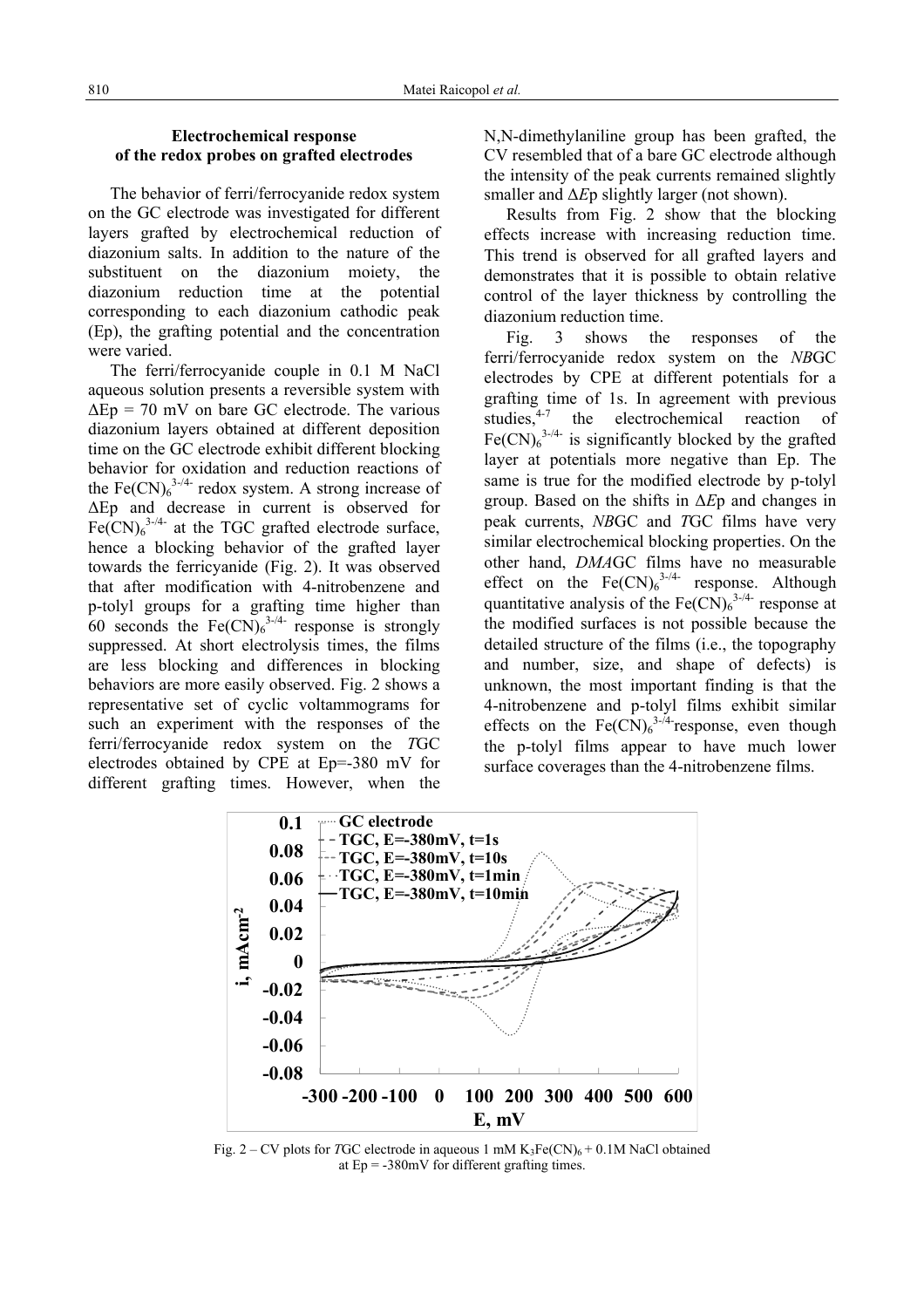

Fig.  $3 - CV$  plots for a *NBGC* electrode in aqueous 1 mM K<sub>3</sub>Fe(CN)<sub>6</sub> + 0.1M NaCl obtained at various reduction potentials for a grafting time of 1s.



Fig.  $4 -$  EIS plots for *T*GC electrode in aqueous 1 mM K<sub>3</sub>Fe(CN)<sub>6</sub> + 0.1M NaCl at various reduction times.

Inspection of the measured data revealed that the responses at the modified electrodes are of two general types. For *NB*GC and *T*GC electrodes, at grafting potentials more negative than Ep, only very low currents are observed at large overpotentials. In contrast, for *DMA*GC electrode significant currents are observed at modest overpotentials and there is a peak in each voltammogram, no matter what potential has been used for grafting. Table 1 lists the shifts in peak potentials on the forward scan for the probe species at the modified electrodes.

 The assessment on the blocking efficiency of the grafted layers on GC electrode at various times was also evaluated by EIS in a 1 mM  $K_3Fe(CN)_6$ solution. Fig. 4 presents the complex impedance plots for a bare GC electrode and *T*GC modified electrodes by CPE at Ep=-380mV for different grafting times.

The impedance plot for the bare electrode is characterized by a very small semicircle at high frequency and a low frequency Warburg line at an angle of 45º. The impedance plots for GC electrodes modified by electrochemical reduction of a p-tolyl diazonium salt at Ep = -380mV for different times differ significantly from that of the bare electrode. The diameter of the semicircle increases with increasing electrolysis time (see Fig. 4A). Qualitatively, the increase of the semicircle indicates that the electrode kinetics becomes slower as the GC electrode is modified with a substituted phenyl group. The impedance data are in good agreement with the CV results of Fig. 2. To give more detailed information about the electrode/solution interface, the Randles circuit was chosen to fit the obtained impedance data. The electrical equivalent circuits for bare and modified electrodes are shown in Fig. 5.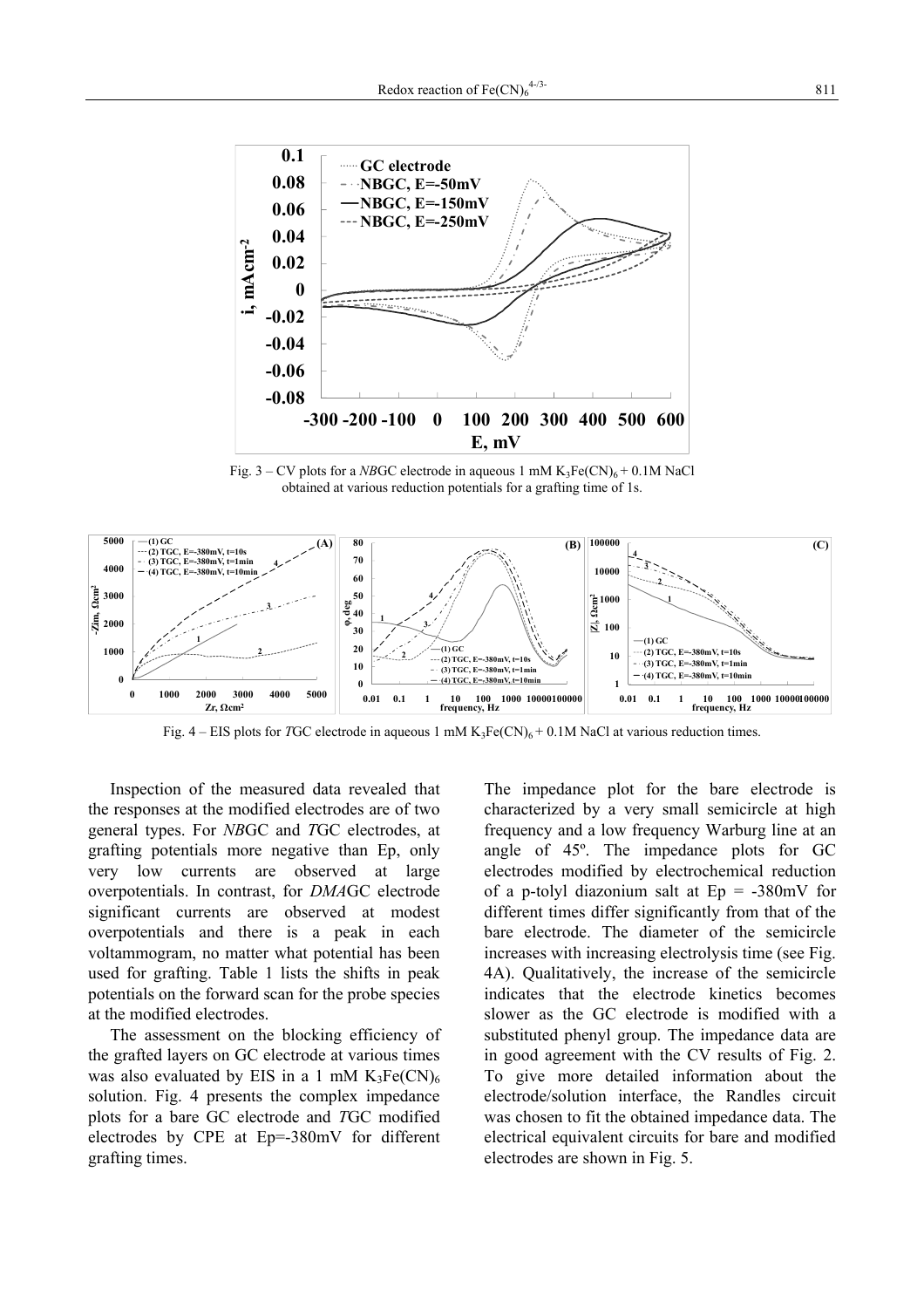

Fig. 5 – Equivalent circuits used for analysis of the electrochemical impedance data. The presented circuit elements are: the solution resistance,  $R_s$ ; the charge transfer resistance,  $R_{CT}$ ; the double layer capacitance,  $C_{di}$ ; the capacitance of the grafted film,  $C_{film}$  and resistance of the grafted film,  $R_{film}$ .

*Table 1*

Relative electroactivity (Irel) and surface coverage (θ) obtained for aryl-modified GC electrodes for different grafting conditions

| Electrode    | Grafting potential | Grafting         | Ipa, $mAcm-2$ | $I_{rel}$ , % | $R_{CT}$ , $\Omega$ cm <sup>2</sup> | θ     |
|--------------|--------------------|------------------|---------------|---------------|-------------------------------------|-------|
|              |                    | time             |               |               |                                     |       |
| GC bare      | -                  |                  | 0.082         |               | 50                                  |       |
| NBGC         | $-50mV$            | 1s               | 0.068         | 83            | 2408                                | 0.979 |
|              | $Ep = -150mV$      | 1s               | 0.053         | 64.6          | 6071                                | 0.992 |
|              | $-250mV$           | 1s               | 0.04          | 48.8          | 7828                                | 0.994 |
| <b>TGC</b>   | $-150mV$           | 1s               | 0.08          | 97.6          | 227                                 | 0.780 |
|              | $Ep = -380mV$      | 1s               | 0.057         | 69.5          | 1436                                | 0.965 |
|              | $-500mV$           | 1s               | 0.05          | 61            | 2556                                | 0.980 |
|              | $Ep = -380mV$      | 10s              | 0.056         | 68.3          | 2168                                | 0.977 |
|              | $Ep = -380mV$      | 1 <sub>min</sub> | 0.053         | 64.6          | 4756                                | 0.989 |
|              | $Ep = -380mV$      | 10min            | 0.05          | 61            | 16640                               | 0.997 |
| <b>DMAGC</b> | $-150mV$           | 1s               | 0.077         | 94            | 165                                 | 0.697 |
|              | $-350mV$           | 1s               | 0.075         | 91.5          | 172                                 | 0.709 |
|              | $Ep = -530mV$      | 1s               | 0.067         | 81.7          | 230                                 | 0.783 |
|              | $-700mV$           | 1s               | 0.08          | 97.6          | 62                                  | 0.194 |



Fig. 6 – EIS plots in aqueous 1 mM K<sub>3</sub>Fe(CN)<sub>6</sub> + 0.1M NaCl for *NBGC* electrodes obtained at various reduction potentials.

The impedance data were analyzed by Z-view impedance software by using the electrical equivalent circuits and the results are shown in Table 1. The table shows that the charge transfer resistance increases dramatically following modification of the GC electrode. It appears that the surface coverage of phenyl groups increases with electrolysis potential and at each potential approaches a limiting coverage within 10 min. A similar trend is observed in the grafting of all aryl substituted groups. The increase of  $R_{CT}$  with the electrolysis time demonstrates that the film becomes more compact as the treatment time increases.

We performed also by EIS method a study of the influence of electrolysis potential on grafted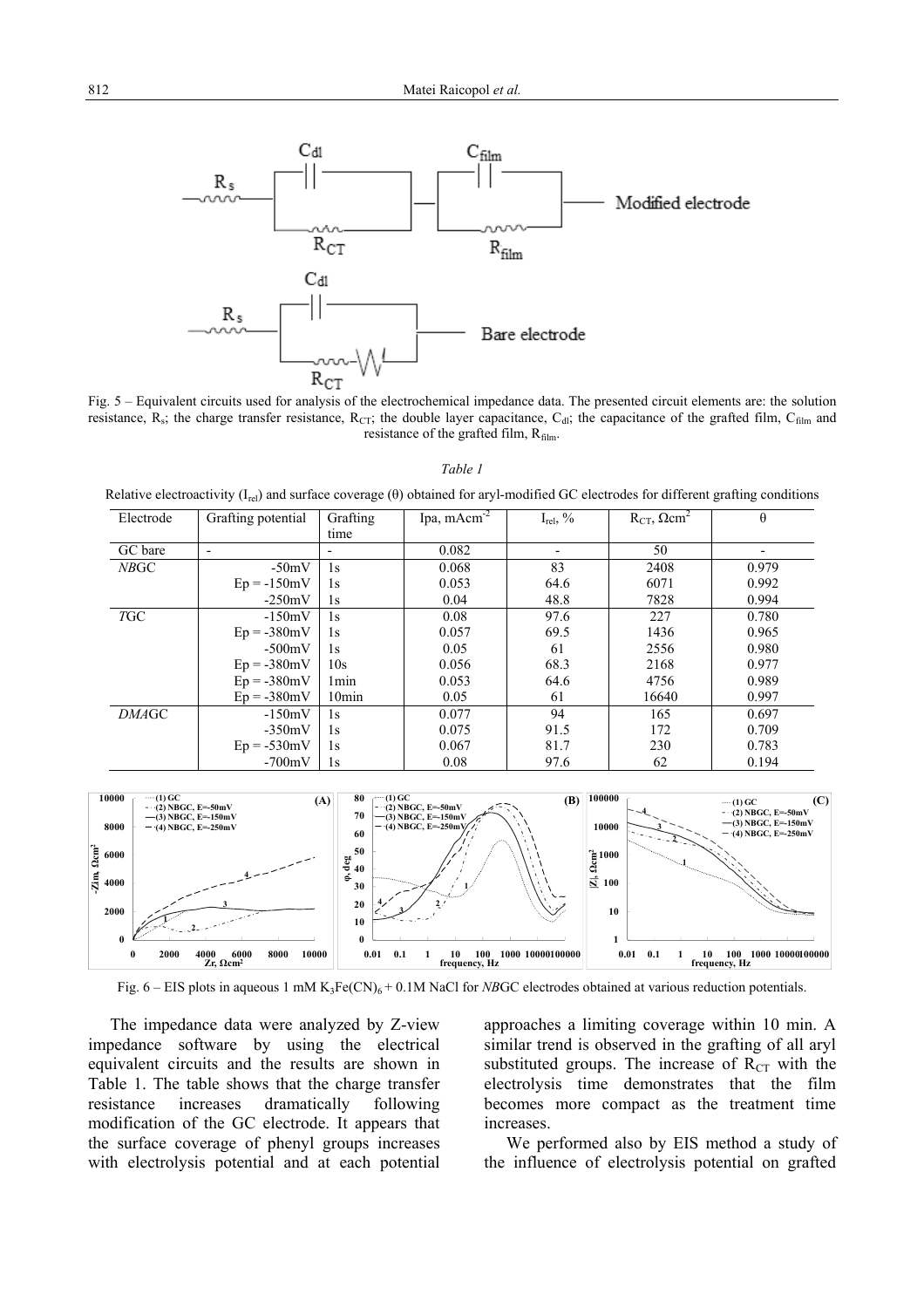layer properties. The measurements were achieved after an electrolysis time of 1s at several applied potentials (chosen with respect of diazonium reduction potential at GC electrode). In Fig. 6 are presented the impedance plots for *NB*GC modified electrodes. The electrochemical impedance data depicted in Fig. 6 is consistent with the CV results and is characterized by an increase of the diameter of the semicircle as the grafting potential is made more negative.

 A similar study was performed on *DMA*GC modified electrode. In contrast with the reults obtained by CV where no significantly changes were obtained, the results shown in Fig. 7 are characterized by an increase of the diameter of the semicircle obtained at high frequency as the grafting potential is made more negative. Clearly, some change in the permeability of the grafted layers occurred and the data suggest that electrochemical impedance spectroscopy is more sensitive to such modification than CV. In comparison with the others two studied systems the diameters of the semicircles were significantly lower and at the extreme negative potential value investigated for grafting (-700 mV), the Nyquist plot shows a Warburg line at an angle of 45°. The Warburg diffusion line indicates that diffusion phenomena are occurring at these electrodes and that the grafted aryl groups does not appear to hinder the diffusion of electroactive species. This is consistent with previous reports in the literature<sup>18</sup> showing that there can be also limits to the potential (in the negative sense) that can be used for film formation. Reduction of the aryl radical as an alternative reaction pathway to surface coupling can become favourable at sufficiently negative electrolysis potential. $^{18}$ 

The influence of the concentration of the diazonium salt in the synthesis solution was also studied. Results presented in Fig. 8 for *NB*GC electrode show that the blocking effects increase with increasing concentration. This trend was observed for all grafted layers.



Fig. 7 – EIS plots in aqueous 1 mM  $K_3Fe(CN)_6 + 0.1M$  NaCl for *DMAGC* electrodes obtained at various reduction potentials.



Fig. 8 – EIS plots in aqueous 1 mM  $K_3Fe(CN)_6 + 0.1M$  NaCl for *NBGC* electrodes *obtained* at various diazonium salt concentrations in synthesis solution.

### **CONCLUSIONS**

 Electrochemical reduction of aromatic diazonium salts appears to be a general and versatile method for derivatizing carbon surfaces with different substituted aromatic moieties. The diazonium reduction potential values in the electrografting experiments correlated well with electron-donating or electron-withdrawing properties of the diazonium substituents: the more electron-withdrawing was the substituent, the more the reduction potential was shifted towards positive values. Among the three diazonium salts studied,  $DMADBF<sub>4</sub>$  was more difficult to reduce than  $NBDBF<sub>4</sub>$  and  $TDBF<sub>4</sub>$ .